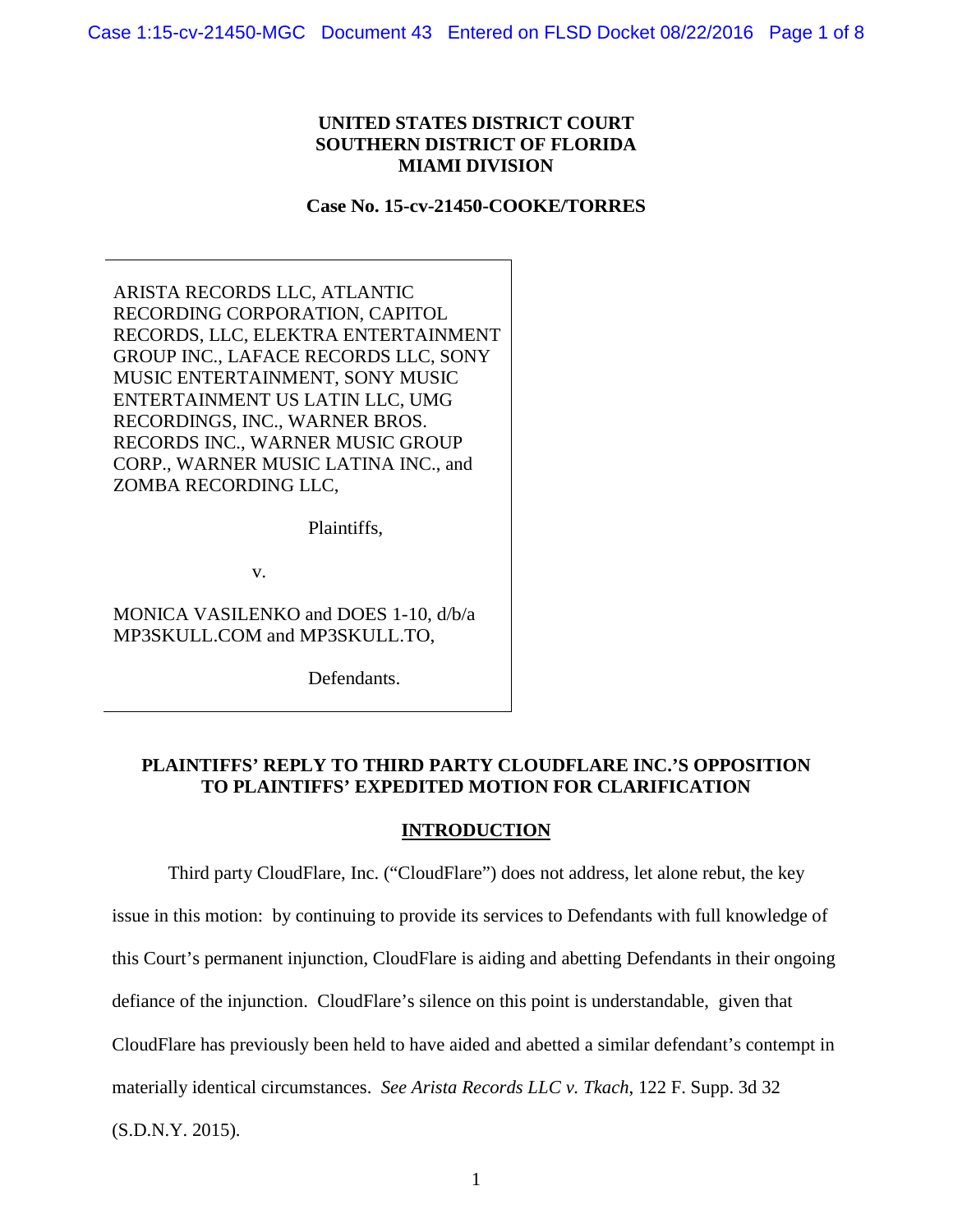Instead, CloudFlare argues that, because *Defendants* in the underlying case were found liable for copyright infringement, the Federal Rules of Civil Procedure – and, in particular, Rule  $65(d)$  – do not apply to it, and that the scope of the Court's injunction as to third-party service providers must be determined by a provision of the Copyright Act, 17 U.S.C. § 512(j). As explained below, CloudFlare is simply wrong on the law: Nothing in Section  $512(i)$  – or, indeed, the Copyright Act more generally – limits the scope of injunctions under Rule 65(d). That rule, by its terms, governs *all* federal court injunctions, regardless of the basis on which they were issued, and expressly extends to third parties like CloudFlare who are "in active concert or participation with" the enjoined parties. Fed. R. Civ. P. 65(d) ("Contents and Scope of *Every* Injunction and Restraining Order" (emphasis added)). Section 512(j) is directed to circumstances having nothing to do with the present motion, and is entirely irrelevant here.

CloudFlare's complaint that Plaintiffs' motion is "procedurally unsound" is similarly meritless. *See* Non-Party CloudFlare, Inc.'s Opposition to Plaintiff's Expedited Motion for Clarification ("Opp. Br.") at 9. Plaintiffs provided CloudFlare clear notice of the Court's injunction and Defendants' ongoing contempt of it. Plaintiffs also informed CloudFlare that, were it to continue its provision of services to Defendants with knowledge of the injunction, that would constitute active concert or participation with Defendants. CloudFlare has been given ample opportunity to be heard on this issue, as the very fact of CloudFlare's opposition brief itself demonstrates. Indeed, Plaintiffs brought this motion precisely because *CloudFlare insisted that they do so*. In these circumstances, CloudFlare's contention that Plaintiffs'motion has somehow "tr[ied] to rob CloudFlare of its … due process rights," *id.*, rings especially hollow.

Although it claims to "take[] no sides in this litigation," *id.* at 1, CloudFlare has, in effect, chosen to align itself with Defendants by continuing to supply its services to the MP3Skull website, knowing full well that, by doing so, it aids and abets adjudicated and permanently-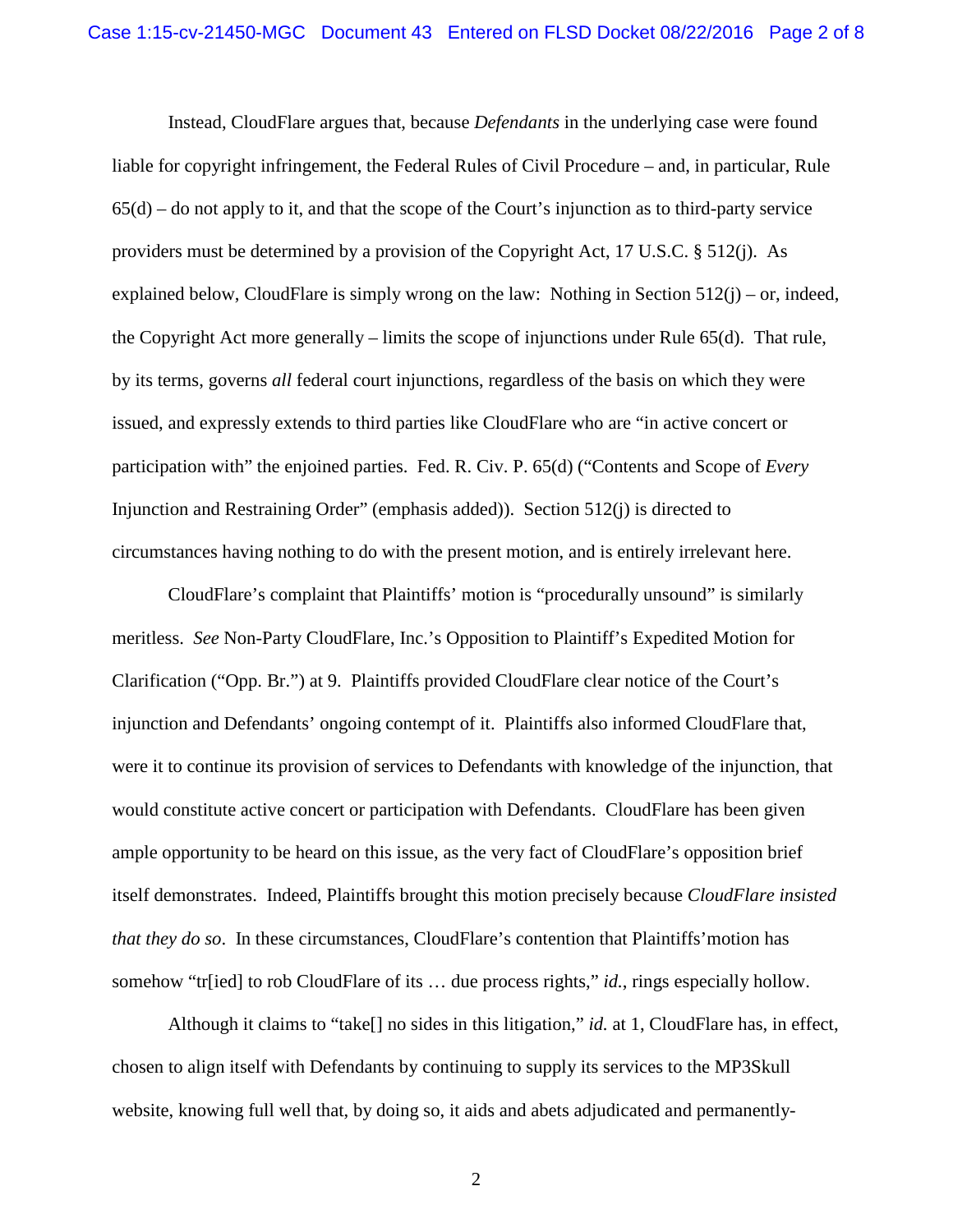enjoined infringers in the very conduct that this Court has ordered them to stop. Neither Rule 65(d) nor common sense countenances such a choice. Accordingly, CloudFlare should be required to cease its provision of service to the MP3Skull website immediately, in accordance with the terms of Plaintiffs' proposed Order.

### **ARGUMENT**

# **I. Section 512(j) Does Not Limit The Scope Of Injunctions Under Rule 65(d)(2) And Has No Application Here**

CloudFlare acknowledges that, had Defendants been enjoined from committing any form of wrongdoing other than copyright infringement, it would be prohibited under Rule 65(d)(2) from providing services to them. *See* Opp. Br. at 8 ("In a typical case, Rule 65(d) … articulates the scope of an injunction …."). Contrary to CloudFlare's view, however, there is nothing exceptional about the fact that Defendants' liability in the underlying case was for copyright infringement. As in any case, the injunction at issue in this case properly applies to Defendants and "all persons in active concert or participation with them …." D.E. 37; *see also* Fed. R. Civ. P. 65(d) (specifying the "Contents and Scope of *Every* Injunction and Restraining Order," which, by rule, includes all persons "in active concert or participation with" the parties enjoined (emphasis added)). In arguing otherwise, CloudFlare misconstrues both Section 512(j) and Rule 65(d).

Section 512 of the Copyright Act sets forth a series of limitations on the liability of certain online service providers when those providers are themselves accused of copyright infringement. *See* 17 U.S.C. § 512 ("Limitations on *liability* relating to material online" (emphasis added)). The purpose of these limitations is "to provide immunity to service providers from copyright infringement liability for 'passive,' 'automatic' actions in which a service provider's system engages through a technological process initiated by another *without the knowledge of the service provider*." *ALS Scan, Inc. v. RemarQ Communities, Inc.*, 239 F.3d 619,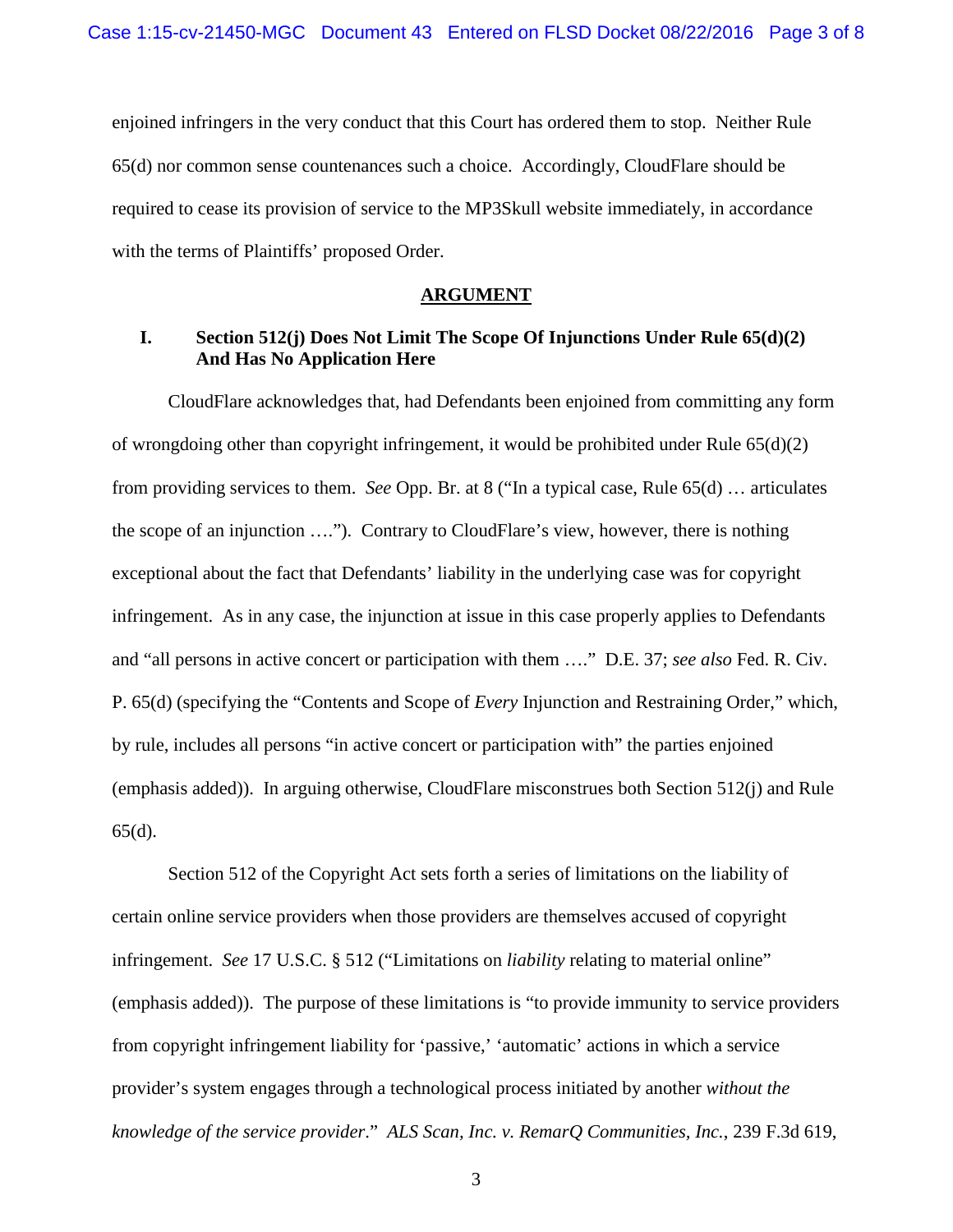625 (4th Cir. 2001) (discussing legislative history of Section 512 (emphasis added)). Section 512 is therefore concerned with cases in which the service provider *is itself a party* and potentially subject to copyright infringement liability arising from the unknowing, "innocent" provision of its services to an infringer. *Id.* Section 512(j), in particular, is concerned only with "any application for an injunction under Section 502 against a service provider" in such circumstances. 17 U.S.C. § 512(j).

That is not the case here. CloudFlare is not a party, Plaintiffs do not allege in this motion that CloudFlare is itself liable for copyright infringement, and Plaintiffs do not seek a separate injunction against CloudFlare (as they already have one against Defendants). At the same time, CloudFlare is no longer an "innocent" provider, as it is now fully aware that it is providing support to adjudicated infringers who are openly in contempt of the existing injunction and who, as CloudFlare would appear to agree, were not themselves entitled to any of the limitations on liability for copyright infringement set forth in Section 512. Section 512 was thus irrelevant to the Court's issuance of the injunction in the first instance, by which Defendants were required to, among other things, stop their infringing conduct and shut down their illegal website (which, as CloudFlare knows well, Defendants have not done). With that injunction having properly issued, the only question now before this Court is whether CloudFlare, as a non-party with actual knowledge of the injunction and Defendants' ongoing contempt thereof, should be permitted to aid and abet Defendants in their violation of the Court's order. Rule 65(d)(2) speaks directly to this question and does not involve the question of CloudFlare's liability for copyright infringement. *See, e.g., Tkach* 122 F. Supp. 3d at 37 ("a court's inquiry into the fact of aiding and abetting is 'directed to the actuality of concert or participation, without regard to the motives that prompt the concert or participation.'" (quoting *Eli Lilly & Co. v. Gottstein*, 617 F.3d 186, 193 (2d Cir. 2010))). Rule 65(d)(2) is a claim-agnostic rule of general application, concerned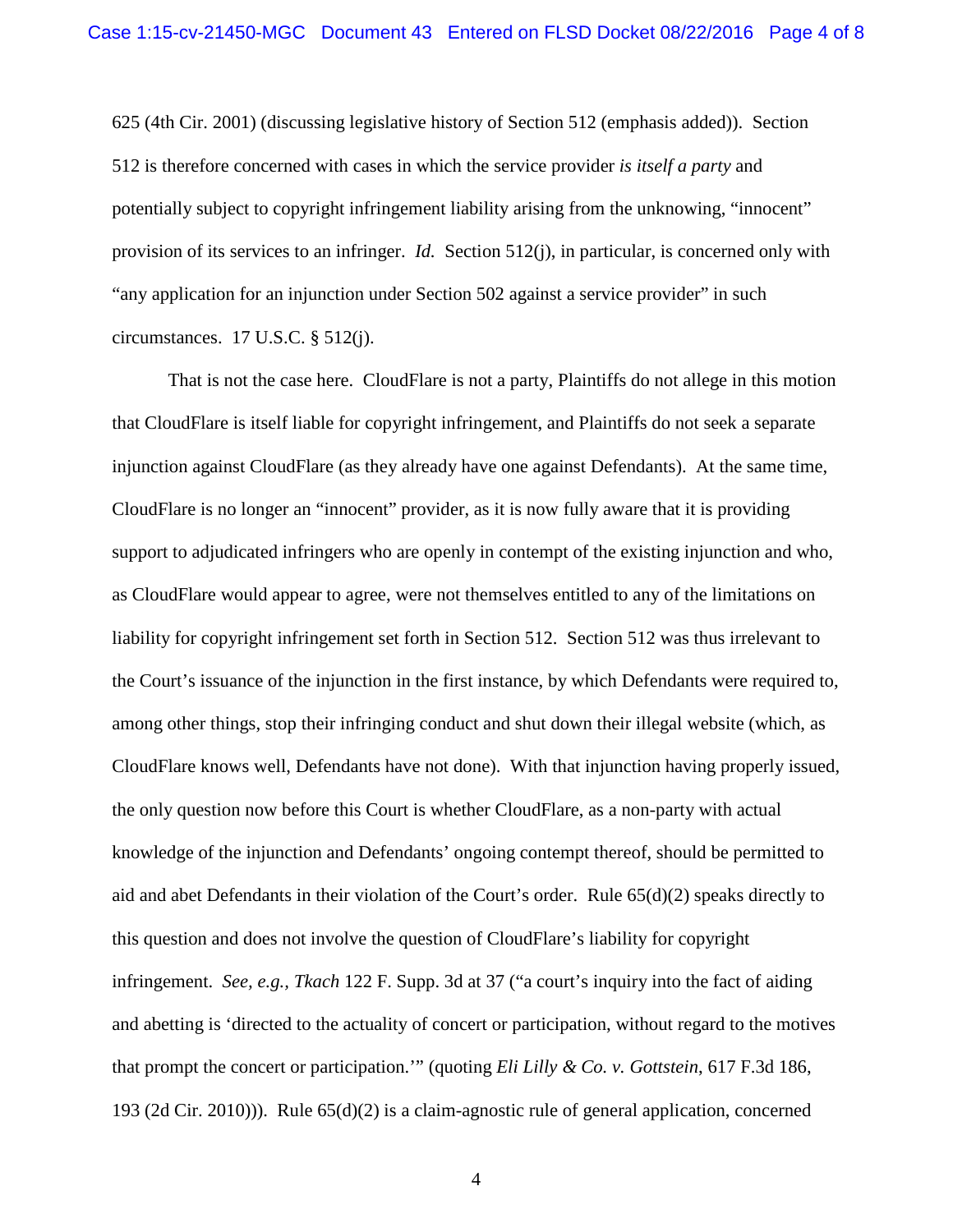only with ensuring that *every* federal court injunction – regardless of the substantive legal basis for that injunction – is honored, and provides all the authority this Court needs to stop CloudFlare from aiding and abetting Defendants' ongoing violation of its existing order. Section 512(j) has no role to play here.

CloudFlare's effort to distinguish the relevant precedent is unavailing. CloudFlare contends that the *Tkach* case "rested upon *trademark, not copyright*, claims," Opp. Br. at 8 (emphasis in original), but that is manifestly not so. While the claims in that case included trademark claims, the injunction to which CloudFlare was ultimately bound also included copyright claims, *see, e.g.,* 122 F. Supp. 3d at 33-34 (noting that defendants were enjoined "from '[d]irectly or secondarily infringing Plaintiffs' copyrighted sound recordings'"), and nothing in the court's decision in any way "rested upon" the non-copyright aspects of the claims. To the contrary, the *Tkach* court properly construed Rule 65(d) to preclude CloudFlare from aiding and abetting the defendants' violation of the injunction in its entirety, without regard to the substantive claims on which the injunction was based. *Id.* at 38. Indeed, to have drawn any distinction based on the particular claims at issue would have made no sense, for there is no principled reason why Rule 65(d) can stop a service provider from aiding and abetting an enjoined defendant's infringement of trademarks, but would not be available to stop the provider from aiding and abetting that same defendant's online infringement of copyrights through the very same act of providing service to the defendant's website.

In short, there is no basis – whether in the case law, the rules, or common sense – for CloudFlare's remarkable position that it can knowingly continue to aid and abet an enjoined infringer until an order is issued under Section 512(j) directing it to stop doing so. As one commentator has observed, "CloudFlare fails to produce one single cite showing that *any* injunctive-relief statute, whether copyright or otherwise, has ever been deemed to preempt the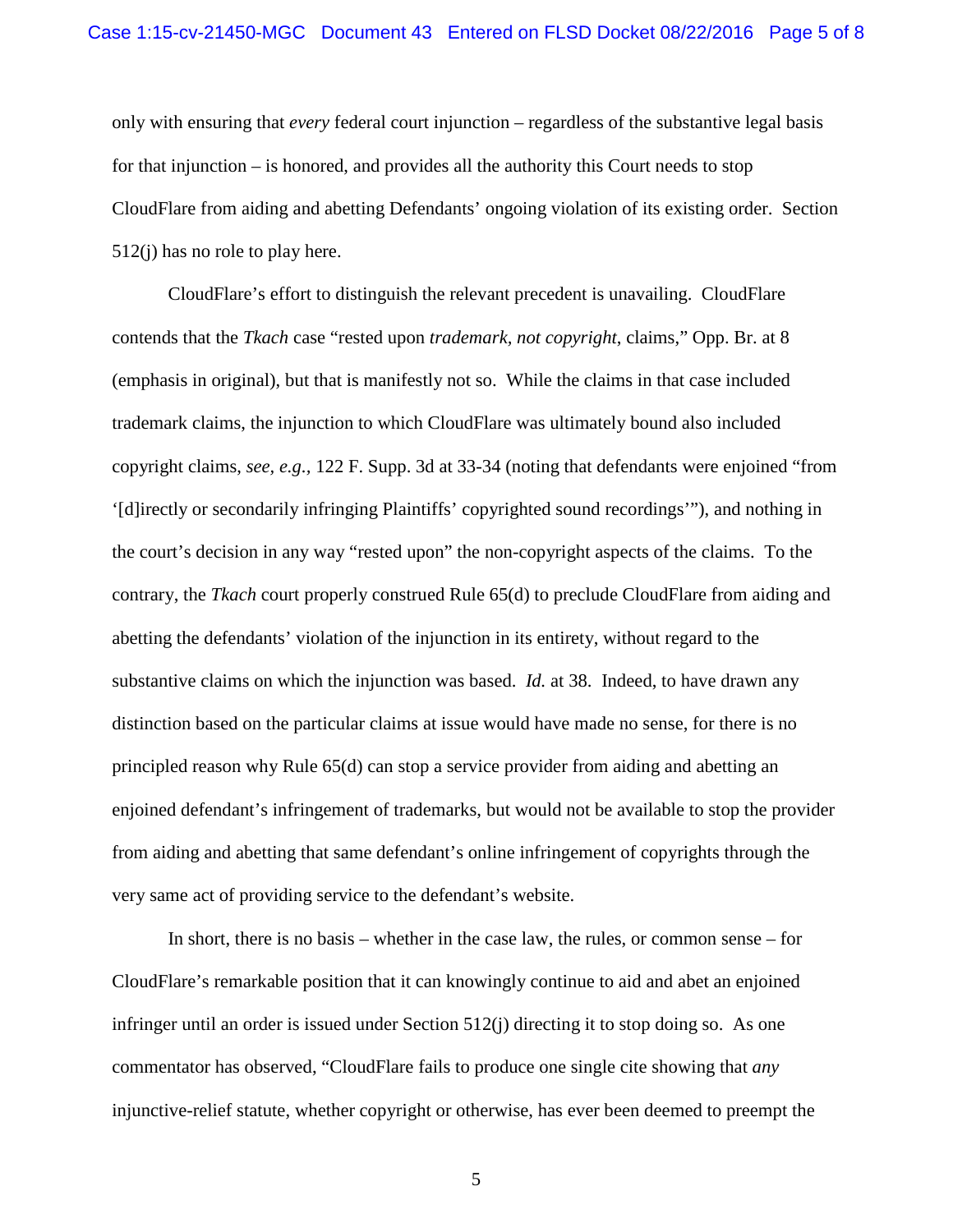longstanding rule that it's contempt of court to aid and abet an enjoined defendant." Devlin Hartline, *CloudFlare's Desperate New Strategy To Protect Pirate Sites*, Center for the Protection of Intellectual Property, Aug. 17, 2016, [http://cpip.gmu.edu/2016/08/17/cloudflares-desperate](http://cpip.gmu.edu/2016/08/17/cloudflares-desperate-new-strategy-to-protect-pirate-sites/)[new-strategy-to-protect-pirate-sites/](http://cpip.gmu.edu/2016/08/17/cloudflares-desperate-new-strategy-to-protect-pirate-sites/) (emphasis in original).

# **II. CloudFlare's Allegations Of "Procedural Improprieties" In Plaintiffs' Motion Are Groundless**

CloudFlare contends that the Court should reject Plaintiffs' motion as "procedurally unsound" in certain respects. Opp. Br. at 9. This contention is utterly unfounded.

CloudFlare charges, first, that Plaintiffs improperly brought an "emergency" motion without complying with the Local Rules for such motions. *Id.* But Plaintiffs did not file an "emergency" motion; rather, they merely designated their motion for clarification as "expedited" to indicate some time-sensitivity to the motion under the circumstances. The Local Rules impose no special procedural requirements in such instances and, in any event, CloudFlare has plainly not been prejudiced in any way by the existing proceeding. Indeed, given that *CloudFlare insisted that Plaintiffs bring this motion*, it is difficult to see how CloudFlare could have been prejudiced by it.

More broadly, CloudFlare suggests that the issuance of the injunction against Defendants without CloudFlare's participation in the first instance denied it due process without "notice and an opportunity to be heard." Opp. Br. at 9-10. This complaint is especially puzzling, given that CloudFlare, in filing its opposition, has demonstrated that it has been given ample notice of the injunction (as well as Defendants' ongoing violation of it) and is exercising its opportunity to be heard through this very proceeding. *See, e.g.,* D.E. 42-1, Exhibits C & E. Indeed, this is precisely how Rule 65 is intended to work when third parties are to be bound by existing injunctions, and it is why courts have rejected claims of due process violations in similar circumstances. *See, e.g., NML Capital*, *Ltd. v. Republic of Argentina*, 727 F.3d 230, 243 (2d Cir.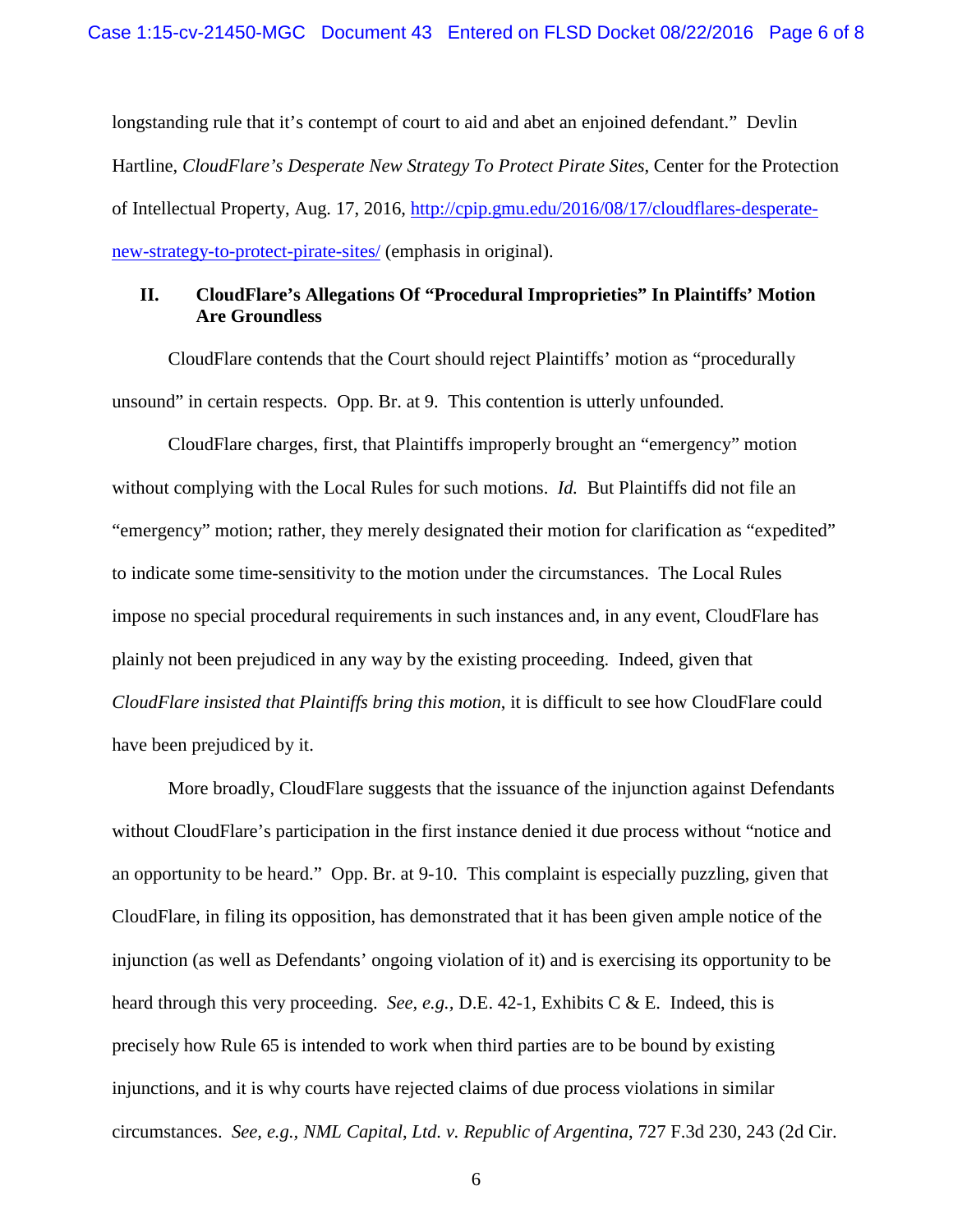2013) (rejecting non-parties' due process argument as without merit because, "when questions arise as to who is bound by an injunction through operation of Rule 65, district courts will not 'withhold a clarification in the light of a concrete situation.'" (quoting *Regal Knitwear Co. v. NLRB*, 324 U.S. 9, 15 (1945))).

Moreover, CloudFlare's argument only serves to underscore the impracticality of CloudFlare's view that Section 512(j) has any role to play here at all. According to CloudFlare, if the Court's injunction "had [] originally been intended to apply to CloudFlare," then the Court's initial issuance of it should have followed "the procedural requirements and scope restrictions of Section 512(j)." Opp. Br. at 10-11. Setting aside the fact that Plaintiffs could not have known, at the time they sought the injunction against Defendants, that they would need to seek application of the injunction to CloudFlare after exhausting other means of redress,<sup>[1](#page-6-0)</sup> CloudFlare's position would lead to absurd results. In CloudFlare's view, any time a copyright plaintiff obtains a judgment against an infringer and seeks injunctive relief that could potentially be thwarted with the support of an online service provider, that plaintiff would first need to identify and notify every service provider that could conceivably provide such service to the defendant, and only then proceed with a motion for relief under Section 512(j) against every one of those providers. Such a proceeding could include, in any given case, countless conduit online service providers, search engines, web hosts, content delivery networks, and other service providers with a role in supporting the ongoing function of the defendant's operations. No injunction in any copyright case has ever involved such an absurd and infeasible process, and

<span id="page-6-0"></span><sup>1</sup> CloudFlare asserts that Plaintiffs "sat on [the injunction] for months before even alerting CloudFlare of any intention to apply it against CloudFlare." Opp. Br. at 9. But as Plaintiffs pointed out in their opening brief, Plaintiffs notified CloudFlare only after having first spent that time exhausting their efforts to have domain registrars and registries comply with the Court's order, which yielded some (but ultimately incomplete) success, thereby necessitating the outreach to CloudFlare. *See* D.E. 38 at 4.